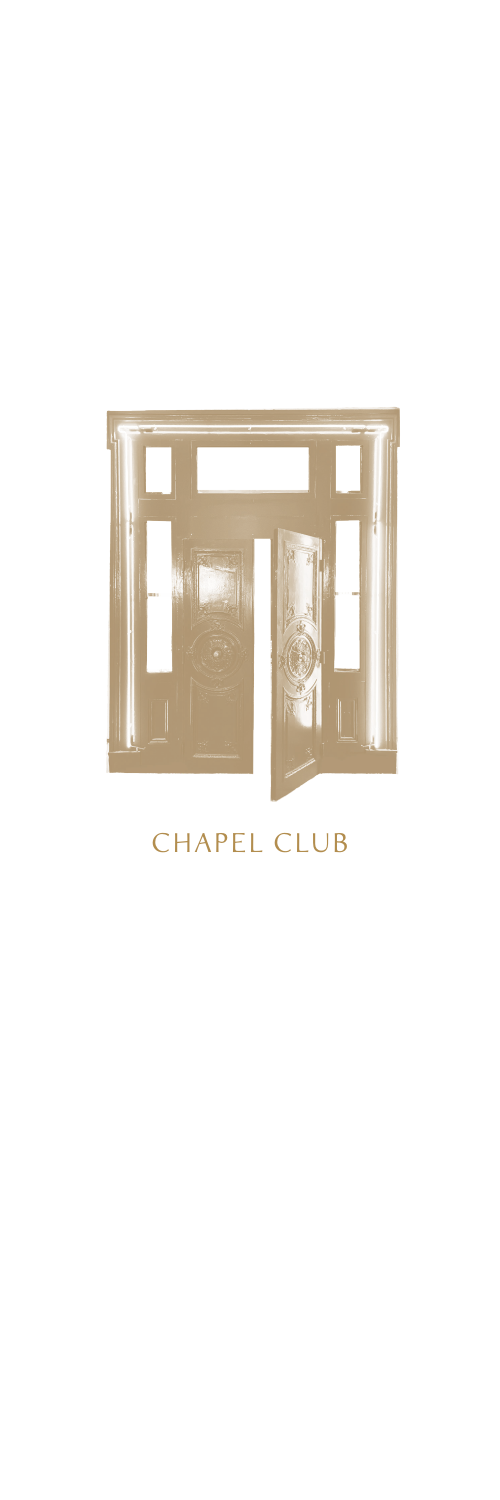# **COCKTAILS**

æ

### **Margaret's Wake** *<sup>15</sup>*

*Tito's Vodka, Poli Honey Grappa, Cranberry, Lemon, Rosemary Honey, Torched Rosemary*

#### **Smoke & Bitters** *<sup>16</sup>*

*Rey Campero Espadin Mezcal, Fernet Branca, El Guapo Spcied Cocoa Bitters*

#### **Napoleon III** *<sup>18</sup>*

*Cimarron Blanco Tequila, Ancho Reyes Verde, Yellow Chartreuse, Lime, Pineapple Juice, Aleppo Salt, Chili Oil*

### **Ticonderoga Daiquiri** *<sup>16</sup>*

*Neisson Blanc Agricole Rhum, Lime, Campari Sink*

### **Iconoclast** *<sup>19</sup>*

*Hendrick's Gin, Acqua di Cedro Grappa, Cocchi Americano, El Guapo Cucumber Lavender Bitters, Grapefruit Oil, Sparkling Wine*

### **Absinthe Frappé** *<sup>17</sup>*

*St. George Absinthe, Sugar, Mint, Lemon, Sparkling Water*

### **Royal Fizz** *<sup>19</sup>*

*Empress 1908 Indigo Gin, Beets, Rosemary Honey, Coconut Milk, Aquafaba, Orange Blossom Water, Sparkling Water*

#### **The Bitter Truth** *<sup>17</sup>*

*Bogart Bitters, Sazerac Rye, Lemon, El Guapo Creole Orgeat*

#### **Romagna Sazerac** *<sup>15</sup>*

*Vecchia Romagna Brandy, Sazerac Rye, Demerara, Peychaud's, Herbsaint*

## **CHAPEL CLUB MOCKTAILS**

### **Midnight Prayer** *<sup>13</sup>*

*Free Spirits Company Spirit of Gin, Giffard Noix De Coco, Pineapple Juice, Lime, Cranberry Juice*

### **Pete's Garibaldi** *<sup>12</sup>*

*Giffard Aperitivo, Orange juice*  $\frac{1}{\sqrt{2\pi}}\frac{1}{\sqrt{2\pi}}\frac{1}{\sqrt{2\pi}}\frac{1}{\sqrt{2\pi}}\frac{1}{\sqrt{2\pi}}\frac{1}{\sqrt{2\pi}}\frac{1}{\sqrt{2\pi}}\frac{1}{\sqrt{2\pi}}\frac{1}{\sqrt{2\pi}}\frac{1}{\sqrt{2\pi}}\frac{1}{\sqrt{2\pi}}\frac{1}{\sqrt{2\pi}}\frac{1}{\sqrt{2\pi}}\frac{1}{\sqrt{2\pi}}\frac{1}{\sqrt{2\pi}}\frac{1}{\sqrt{2\pi}}\frac{1}{\sqrt{2\pi}}\frac{1}{\sqrt{2\pi}}\frac{1$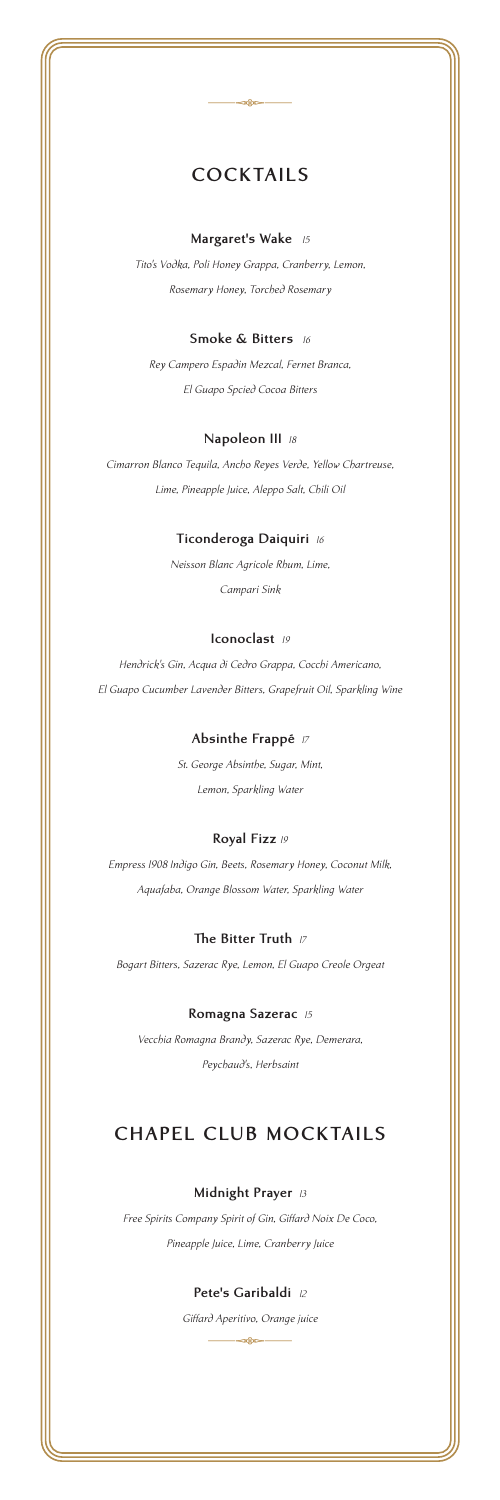# **WINE**

 $\frac{1}{\sqrt{2\pi}}\frac{1}{\sqrt{2\pi}}\frac{1}{\sqrt{2\pi}}\frac{1}{\sqrt{2\pi}}\frac{1}{\sqrt{2\pi}}\frac{1}{\sqrt{2\pi}}\frac{1}{\sqrt{2\pi}}\frac{1}{\sqrt{2\pi}}\frac{1}{\sqrt{2\pi}}\frac{1}{\sqrt{2\pi}}\frac{1}{\sqrt{2\pi}}\frac{1}{\sqrt{2\pi}}\frac{1}{\sqrt{2\pi}}\frac{1}{\sqrt{2\pi}}\frac{1}{\sqrt{2\pi}}\frac{1}{\sqrt{2\pi}}\frac{1}{\sqrt{2\pi}}\frac{1}{\sqrt{2\pi}}\frac{1$ 

### **SPARKLING**

Scharffenberger Brut Rosé, MENDOCINO CA ~18/88 Delamotte Brut, CHAMPAGNE FRA ~22/108

### **WHITE**

Benanti Carricante Etna Bianco, SICILY ITA ~19/74 Vincent Girardin Chardonnay, BURGUNDY FRA ~22/86

### **ROSÉ**

Donnachadh Syrah, STA. RITA HILLS CA ~16/62

### **RED**

Capanna 'Rosso del Cerro', TOSCANA ITA ~14/54 Au Bon Climat Pinot Noir, SANTA BARBARA CA ~18/70 Clos du Val Cabernet Sauvignon, NAPA VALLEY CA ~26/102

# **BEER**

Reissdorf Kölsch, GERMANY ~8 Kronenbourg 1664, FRANCE ~6 Urban South Holy Roller Hazy IPA, NEW ORLEANS ~7 Bell's Two Hearted Pale Ale, MICHIGAN ~7 Unibroue 'La Fin Du Monde' Tiple Blonde, QUEBEC ~9 Aval Rose Cider, FRANCE ~9

යැහු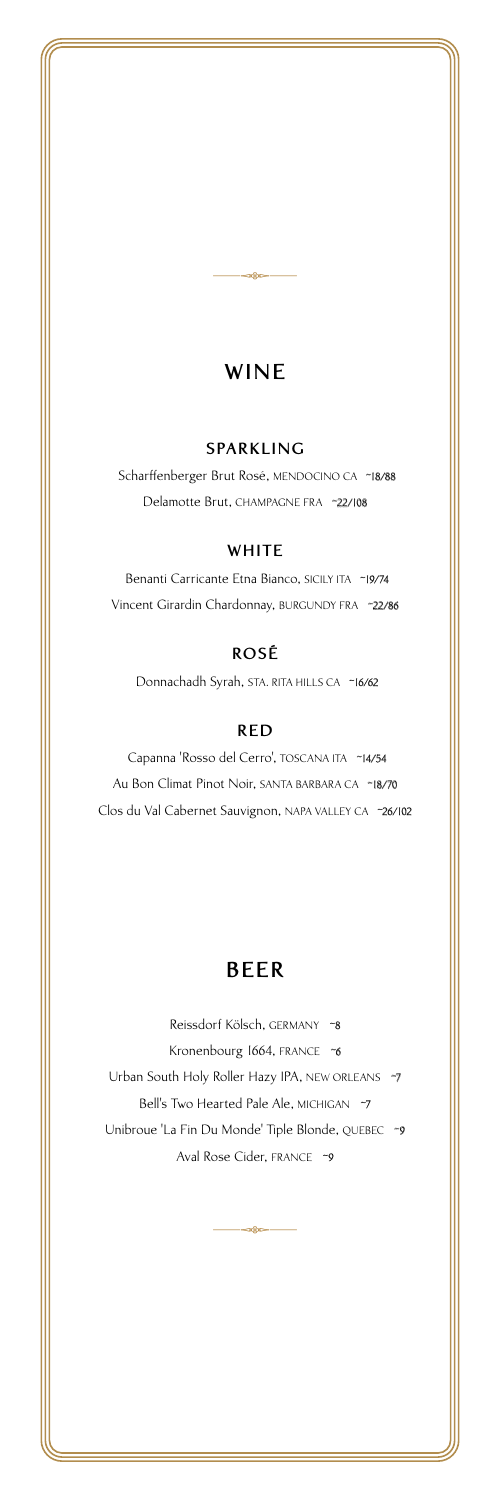# **CHAMPAGNE BY THE BOTTLE**

 $-$ -38

VINCENT COUCHE 'ELEGANCE' EXTRA BRUT NV ~150 J M SÉLÈQUE 'SOLESSENCE' ROSÉ BRUT NV ~170 BÉRÊCHE ET FILS BRUT RESERVE NV ~175 PAUL BARA ROSÉ GRAND CRU BRUT NV ~180 J. LASSALLE ROSÉ 1ER CRU BRUT NV ~190 SAVART L'OUVERTURE 1ER CRU BRUT NV ~200 BOLLINGER SPECIAL CUVÉE BRUT NV ~210 PAUL BARA GRAND CRU EXTRA BRUT NV~260 BÉRÊCHE ET FILS 'CAMPANIA REMENSIS' ROSÉ EXTRA BRUT 2016 ~280 BÉRÊCHE ET FILS 'LA CRAN' 1ER CRU BRUT 2013 ~320 J. LASSALLE 'CUVÉE ANGELINE' 1ER CRU BRUT 2011 ~350 RUINART ROSÉ BRUT NV ~355 ULYSSE COLLIN 'MAILLONS' BLANC DES NOIR EXTRA BRUT 2017 ~360 ULYSSE COLLIN 'PIERRIERES' BLANC DES BLANCS EXTRA BRUT 2016 ~415 BÉRÊCHE ET FILS 'REFLET D'ANTAN' BRUT 2013 ~500 VEUVE CLICQUOT 'LA GRANDE DAME' GRAND CRU BRUT 2008 ~600 KRUG GRANDE CUVÉE 169ÉME ÉDITION NV ~640 DOM RUINART ROSÉ GRAND CRU BRUT 2004 ~1535  $\frac{1}{\sqrt{2\pi}}\frac{1}{\sqrt{2\pi}}\frac{1}{\sqrt{2\pi}}\frac{1}{\sqrt{2\pi}}\frac{1}{\sqrt{2\pi}}\frac{1}{\sqrt{2\pi}}\frac{1}{\sqrt{2\pi}}\frac{1}{\sqrt{2\pi}}\frac{1}{\sqrt{2\pi}}\frac{1}{\sqrt{2\pi}}\frac{1}{\sqrt{2\pi}}\frac{1}{\sqrt{2\pi}}\frac{1}{\sqrt{2\pi}}\frac{1}{\sqrt{2\pi}}\frac{1}{\sqrt{2\pi}}\frac{1}{\sqrt{2\pi}}\frac{1}{\sqrt{2\pi}}\frac{1}{\sqrt{2\pi}}\frac{1$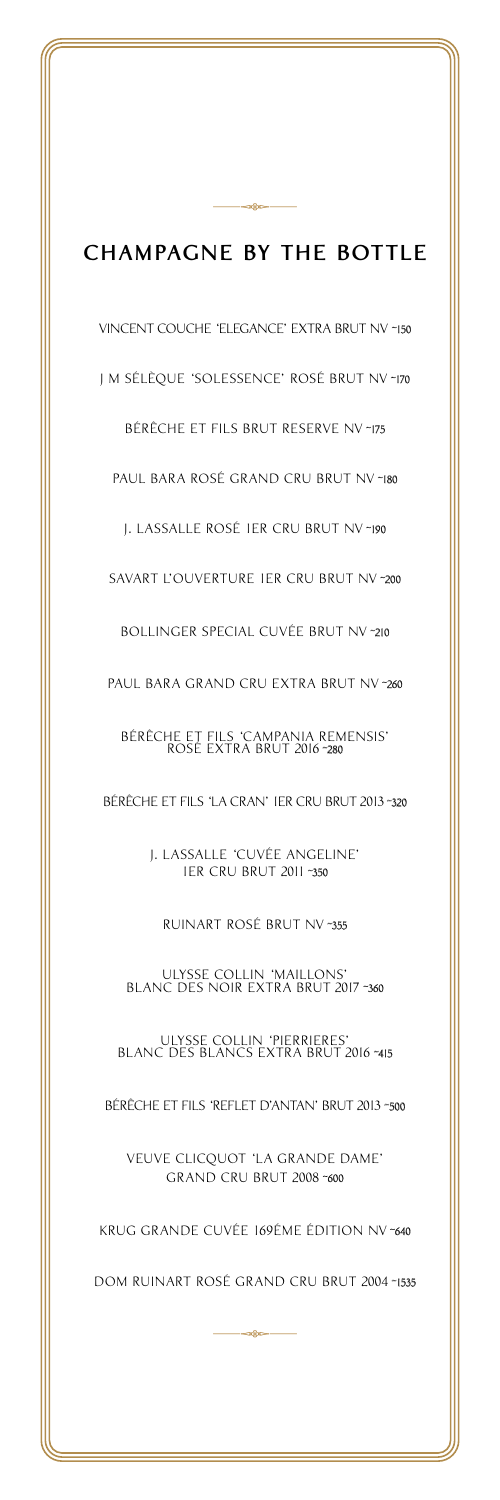$\frac{1}{\sqrt{2\pi}}\frac{1}{\sqrt{2\pi}}\frac{1}{\sqrt{2\pi}}\frac{1}{\sqrt{2\pi}}\frac{1}{\sqrt{2\pi}}\frac{1}{\sqrt{2\pi}}\frac{1}{\sqrt{2\pi}}\frac{1}{\sqrt{2\pi}}\frac{1}{\sqrt{2\pi}}\frac{1}{\sqrt{2\pi}}\frac{1}{\sqrt{2\pi}}\frac{1}{\sqrt{2\pi}}\frac{1}{\sqrt{2\pi}}\frac{1}{\sqrt{2\pi}}\frac{1}{\sqrt{2\pi}}\frac{1}{\sqrt{2\pi}}\frac{1}{\sqrt{2\pi}}\frac{1}{\sqrt{2\pi}}\frac{1$ 

### **BOURBON**

1792 Small Batch ~14 Basil Hayden's 8yr ~15 Elijah Craig Small Batch ~13 Elijah Craig Toasted Barrel ~19 Four Roses Small Batch ~14 Jefferson's Reseve ~20 Johnny Drum Private Stock ~13 Kentucky Owl Confiscated ~38 Michter's Small Batch US-1 ~20 Noah's Mill barrel Proof ~18 Old Forester 1920 Prohibition Style ~22 Old Grand Dad Bonded ~13 Pinhook 'Bourbon Heist' ~13 Pinhook Andre Mac Collaboration ~45 Pinhook Andre Mack Collaboration 10yr ~42 Russel's Reserve 10yr ~14 St. George 'Baller' Single Malt ~20 St. George American Single Malt ~35 Wild Turkey Longbranch ~15 Wild Turkey 101 Bourbon ~13 Willett Pot Still Reserve ~18 Woodford Reserve ~15

### **RYE**

Kentucky Owl 10yr ~115 Peerless Small Batch ~32 Pinhook 'Hard Guy Rye' ~13 Redemption Rum Cask Rye ~25 Rittenhouse Bonded ~12 Sazerac 6yr ~12 Templeton 4yr ~13 WhistlePig Piggyback 6yr ~18 WhistlePig 10yr ~28 WhistlePig 12yr Old World ~38 WhistlePig 15yr ~78 Wild Turkey 101 Rye ~13 Willett 4yr 24

.<br>පැහිඳ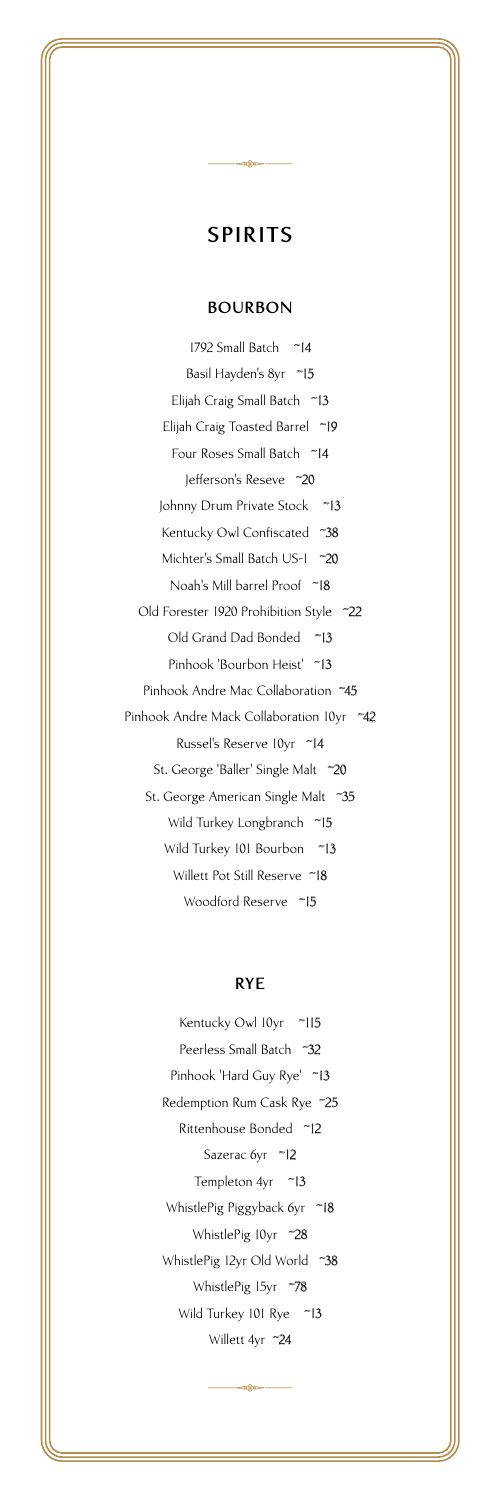$\frac{1}{\sqrt{2\pi}}\frac{1}{\sqrt{2\pi}}\frac{1}{\sqrt{2\pi}}\frac{1}{\sqrt{2\pi}}\frac{1}{\sqrt{2\pi}}\frac{1}{\sqrt{2\pi}}\frac{1}{\sqrt{2\pi}}\frac{1}{\sqrt{2\pi}}\frac{1}{\sqrt{2\pi}}\frac{1}{\sqrt{2\pi}}\frac{1}{\sqrt{2\pi}}\frac{1}{\sqrt{2\pi}}\frac{1}{\sqrt{2\pi}}\frac{1}{\sqrt{2\pi}}\frac{1}{\sqrt{2\pi}}\frac{1}{\sqrt{2\pi}}\frac{1}{\sqrt{2\pi}}\frac{1}{\sqrt{2\pi}}\frac{1$ 

### **SCOTCH**

Balvenie 14yr Caribbean Cask ~38 Bruichladdich Islay Barley ~25 Glenfiddich 12yr ~16 Johnnie Walker Black Label ~16 Laphroaig 10yr ~22 Laphroaig 'Scotch Lore' ~38 Longrow Peated Speyside ~22 Macallan 12yr Sherry Oak ~30 Macallan 18yr Sherry Oak ~135 Monkey Shoulder ~13

### **IRISH**

Green Spot ~24 Powers ~14 Redbreast 12yr ~25

### **JAPANESE WHISKY**

Akashi 'Eigashima' ~15 Chichibu Malt & Grain ~32 Hatozaki Small Batch ~21 Kaiyo Mizunara Oak ~19 Mars Iwai 45 ~13 Nikka Coffey Grain ~34 Nikka Taketsuru Pure Malt ~28 Suntory Toki ~12

### **BRANDY**

H by Hine Cognac VSOP ~20 Pierre Ferrand 1840 Cognac ~16 Roger Groult Calvados 8yr ~22 Saint Louise Pale & Old ~12 Laird's Apple Brandy ~12

### **GRAPPA**

DO Ferreiro Orujo de Galicia ~18 Marchesi Di Grésy Nebbiolo Nardini Acqua di Cedro ~12 Nardini Green Label ~12 Nardini White Label ~15 Poli Sarpa di Poli ~15

 $\frac{1}{\sqrt{2\pi}}\frac{1}{\sqrt{2\pi}}\frac{1}{\sqrt{2\pi}}\frac{1}{\sqrt{2\pi}}\frac{1}{\sqrt{2\pi}}\frac{1}{\sqrt{2\pi}}\frac{1}{\sqrt{2\pi}}\frac{1}{\sqrt{2\pi}}\frac{1}{\sqrt{2\pi}}\frac{1}{\sqrt{2\pi}}\frac{1}{\sqrt{2\pi}}\frac{1}{\sqrt{2\pi}}\frac{1}{\sqrt{2\pi}}\frac{1}{\sqrt{2\pi}}\frac{1}{\sqrt{2\pi}}\frac{1}{\sqrt{2\pi}}\frac{1}{\sqrt{2\pi}}\frac{1}{\sqrt{2\pi}}\frac{1$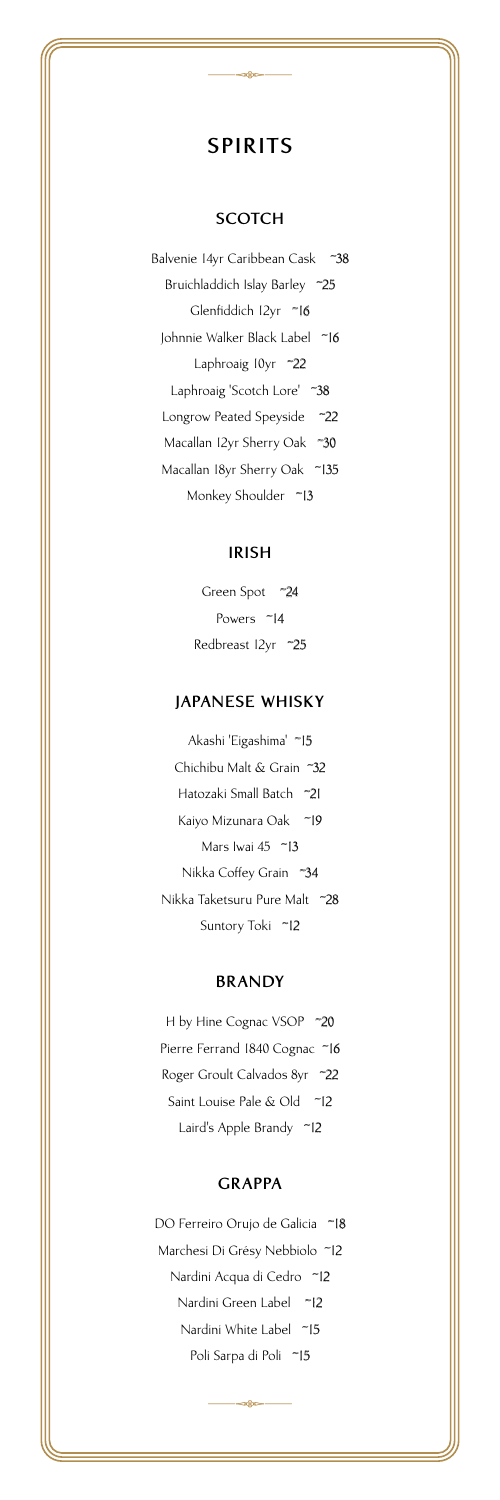$\frac{1}{\sqrt{2\pi}}\frac{1}{\sqrt{2\pi}}\frac{1}{\sqrt{2\pi}}\frac{1}{\sqrt{2\pi}}\frac{1}{\sqrt{2\pi}}\frac{1}{\sqrt{2\pi}}\frac{1}{\sqrt{2\pi}}\frac{1}{\sqrt{2\pi}}\frac{1}{\sqrt{2\pi}}\frac{1}{\sqrt{2\pi}}\frac{1}{\sqrt{2\pi}}\frac{1}{\sqrt{2\pi}}\frac{1}{\sqrt{2\pi}}\frac{1}{\sqrt{2\pi}}\frac{1}{\sqrt{2\pi}}\frac{1}{\sqrt{2\pi}}\frac{1}{\sqrt{2\pi}}\frac{1}{\sqrt{2\pi}}\frac{1$ 

### **VODKA**

Belvedere ~14 Chopin Black ~14 Deep Eddy Original ~13 Deep Eddy Grapefruit ~12 Deep Eddy Lime ~12 Grey Goose ~14 Ketel One ~14 Tito's ~13

### **GIN**

Beefeater ~13 Bols Genever ~14 The Botanist Islay Dry ~15 Bombay Sapphire ~14 Elena Penna Italian Gin ~14 Ford's London Dry ~13 GinRaw Spanish Gin ~15 Hayman's London Dry ~12 Hayman's Old Tom ~13 Hendrick's ~14 Malfy Rosa Grapefruit ~13 Martin Miller's Westbourne Strength ~15 Tanqueray No. 10 ~14

 $\frac{1}{\sqrt{2\pi}}\frac{1}{\sqrt{2\pi}}\frac{1}{\sqrt{2\pi}}\frac{1}{\sqrt{2\pi}}\frac{1}{\sqrt{2\pi}}\frac{1}{\sqrt{2\pi}}\frac{1}{\sqrt{2\pi}}\frac{1}{\sqrt{2\pi}}\frac{1}{\sqrt{2\pi}}\frac{1}{\sqrt{2\pi}}\frac{1}{\sqrt{2\pi}}\frac{1}{\sqrt{2\pi}}\frac{1}{\sqrt{2\pi}}\frac{1}{\sqrt{2\pi}}\frac{1}{\sqrt{2\pi}}\frac{1}{\sqrt{2\pi}}\frac{1}{\sqrt{2\pi}}\frac{1}{\sqrt{2\pi}}\frac{1$